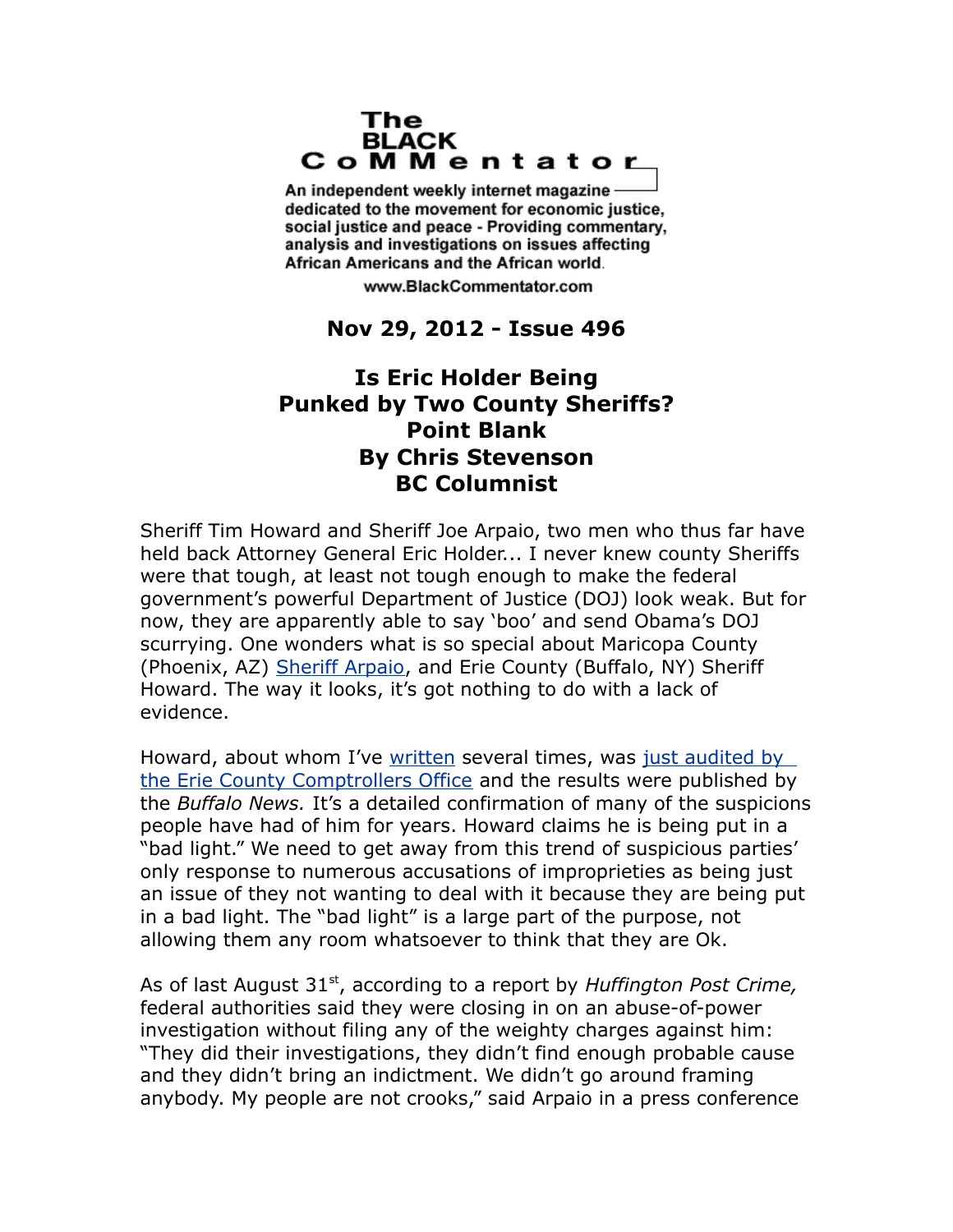he called after returning from - where else - the Republican National Convention (RNC).

To me that's just the time to send a message. A perp-walk of a corrupt Sheriff just after his return from his beloved RNC, especially on the Friday before the Democratic National Convention (DNC) would have taken some hot air out of their balloons. But don't ask me. If I saw God sitting in a box seat, I may be the guy to ask him 'what the hell are you doing here?' As you may have guessed, Arpaio is another one of those tin-horn Sheriffs re-elected forever (5 terms). At 80, he's almost as old as God. You simply can't get a guy like this to retire if his job is actually a vacation. Especially if he lives in a profiling-heaven like Arizona. He and his staff have been accused of just that, as well as a wide range of civil rights violations, misuse of County credit cards, and, like Howard, blocking funds earmarked to improve his jails.

Critics of Arpaio claim the timing of the dismissal of charges is conspicuous. Oh really? The weekend before the DNC? I say whatever the excuse, it's weak, no way around it. Arpaio also faces two separate cases of civil rights abuses by the DOJ, and a racial profiling charge by a Latino group.

Arpaio claims he's the toughest Sheriff in America. He's dead wrong on that one, [the one in Buffalo](http://www.youtube.com/watch?v=mkhpJndZVP0&feature=plcp) gets away with murder, literally. The County lockup in Buffalo during the time Howard was Sheriff and Undersheriff has outpaced even most Federal Penitentiaries, starting from the last death of an inmate just this past August 31st, the number is 30. Part of the reason for his and his predecessor Tim Gallivan's low regard for their inmates is they both are former state troopers. There have been rumors of beatings, torture, and psychological warfare designed to make the inmates fight each other.

Howard is said to have spent funding on general operations instead of the care of the inmates, for whom the money was earmarked. He spoke before the County Legislature Safety Committee where Erie County Comptroller, David J. Shenk, said the funds should have been spent for inmate betterment programs. The local media reported an audit released on 10/25 which says he spent \$780,000 from "premium inmates pay to place phone calls on new automobiles, a computer system, furniture, and police dogs."

Until 2010 the phone and commissary funds were all put into the same pot until County Executive, Mark Poloncarz, then the County Comptroller, separated them (supposedly to "improve accounting